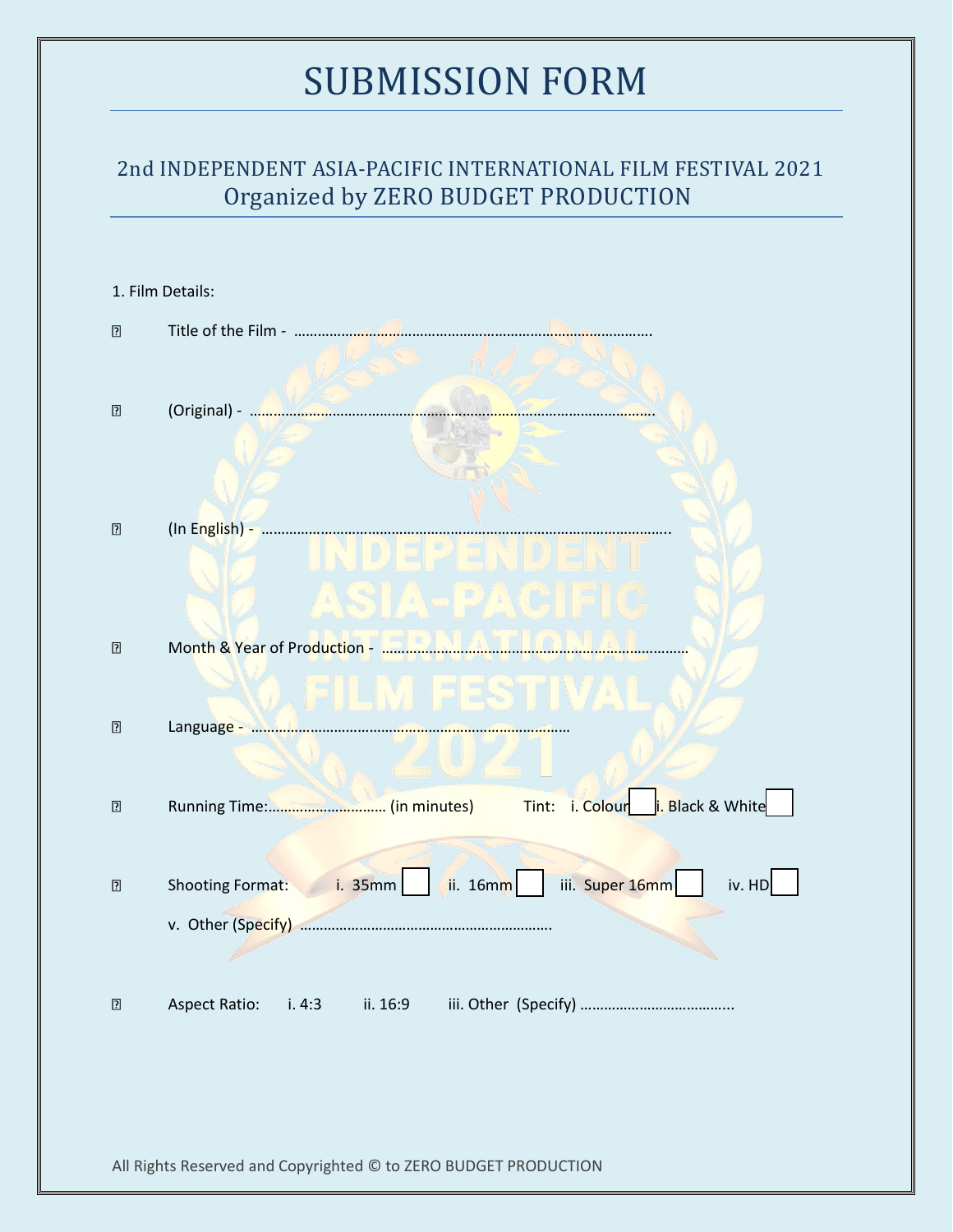| <b>SUBMISSION FORM</b> |                                                                                                |  |
|------------------------|------------------------------------------------------------------------------------------------|--|
| $\overline{?}$         | i. Dolby ii. Dolby SRD iii. Dolby Stereo iv. SDDS v. DTS<br>Sound:                             |  |
|                        | vii. Other (Specify)<br>vi. Stereo                                                             |  |
| $\sqrt{2}$             | Censored/Uncensored (please tick)                                                              |  |
|                        | • Live Action/Animation/Documentary/Experimental/Fiction/Non Fiction/Mobile Film/Story Telling |  |
|                        | • Student/Independent • Telecast on channel? Yes/No<br>· Subtitled/Dubbed                      |  |
|                        | $=$ $P/AC$<br>• Film is available on internet? Yes/No                                          |  |
| $\boxed{2}$            | INTERNATIONAL<br>Budget of the Film: Film Putton Communication                                 |  |
|                        |                                                                                                |  |
| $\boxed{2}$            | Your Film Link :- (please send the link at i.a.p.i.f.f.1986@gmail.com)                         |  |
|                        |                                                                                                |  |
| $\boxed{?}$            |                                                                                                |  |
| $\boxed{2}$            |                                                                                                |  |
|                        | (Please mention name & dates of Festival anwhether it was in competition or not)               |  |

All Rights Reserved and Copyrighted © to ZERO BUDGET PRODUCTION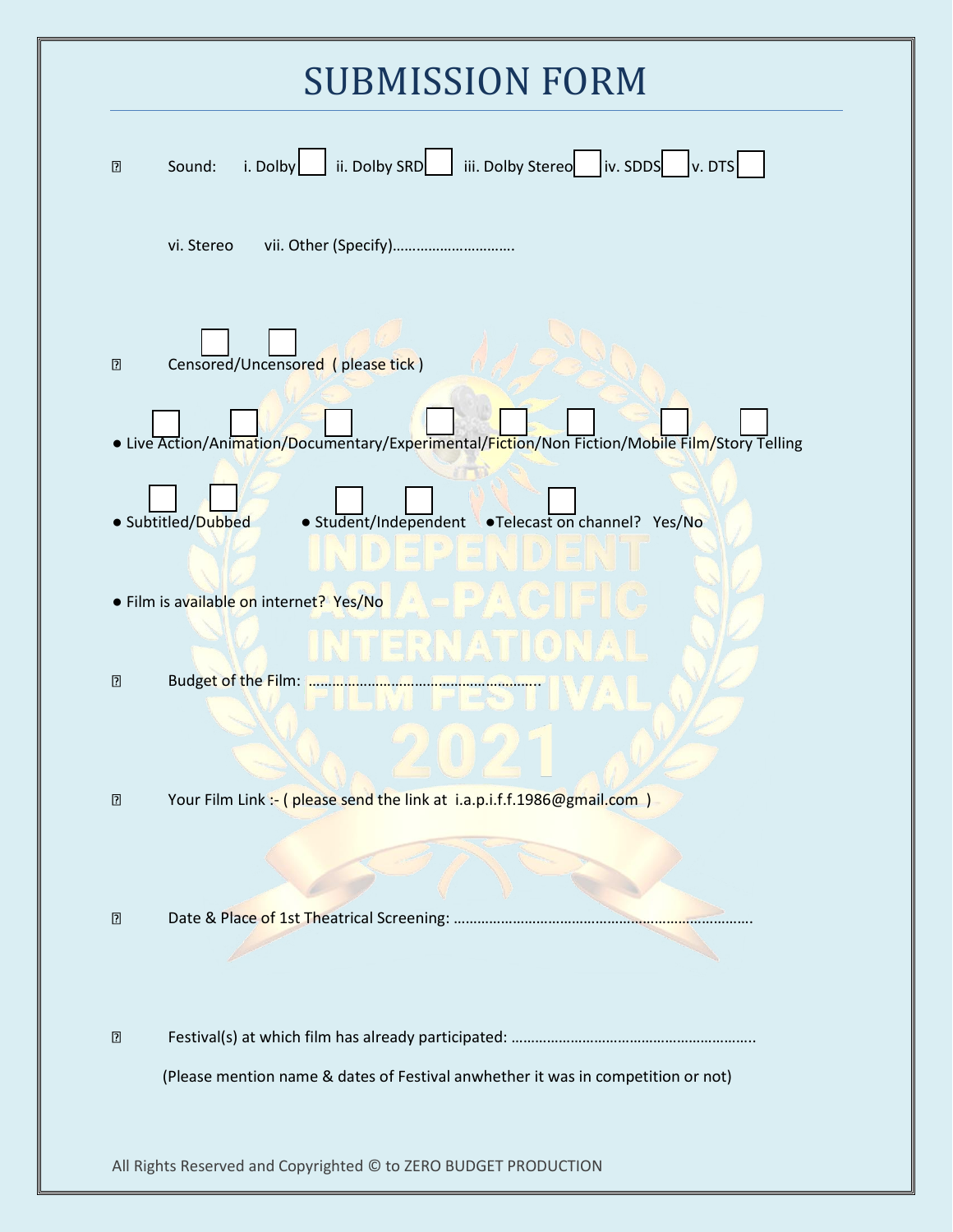| $\boxed{?}$ |                                                                 |
|-------------|-----------------------------------------------------------------|
|             | (Please mention details of the prize)                           |
|             |                                                                 |
|             |                                                                 |
|             |                                                                 |
| $\boxed{?}$ | Synopsis: (In short)                                            |
|             |                                                                 |
|             |                                                                 |
|             |                                                                 |
|             |                                                                 |
|             | 2. Director(s):                                                 |
| Name:       |                                                                 |
|             | Date of Birth:                                                  |
|             | Address:                                                        |
|             |                                                                 |
|             |                                                                 |
|             |                                                                 |
|             |                                                                 |
|             |                                                                 |
|             |                                                                 |
|             |                                                                 |
|             |                                                                 |
|             | All Rights Reserved and Copyrighted © to ZERO BUDGET PRODUCTION |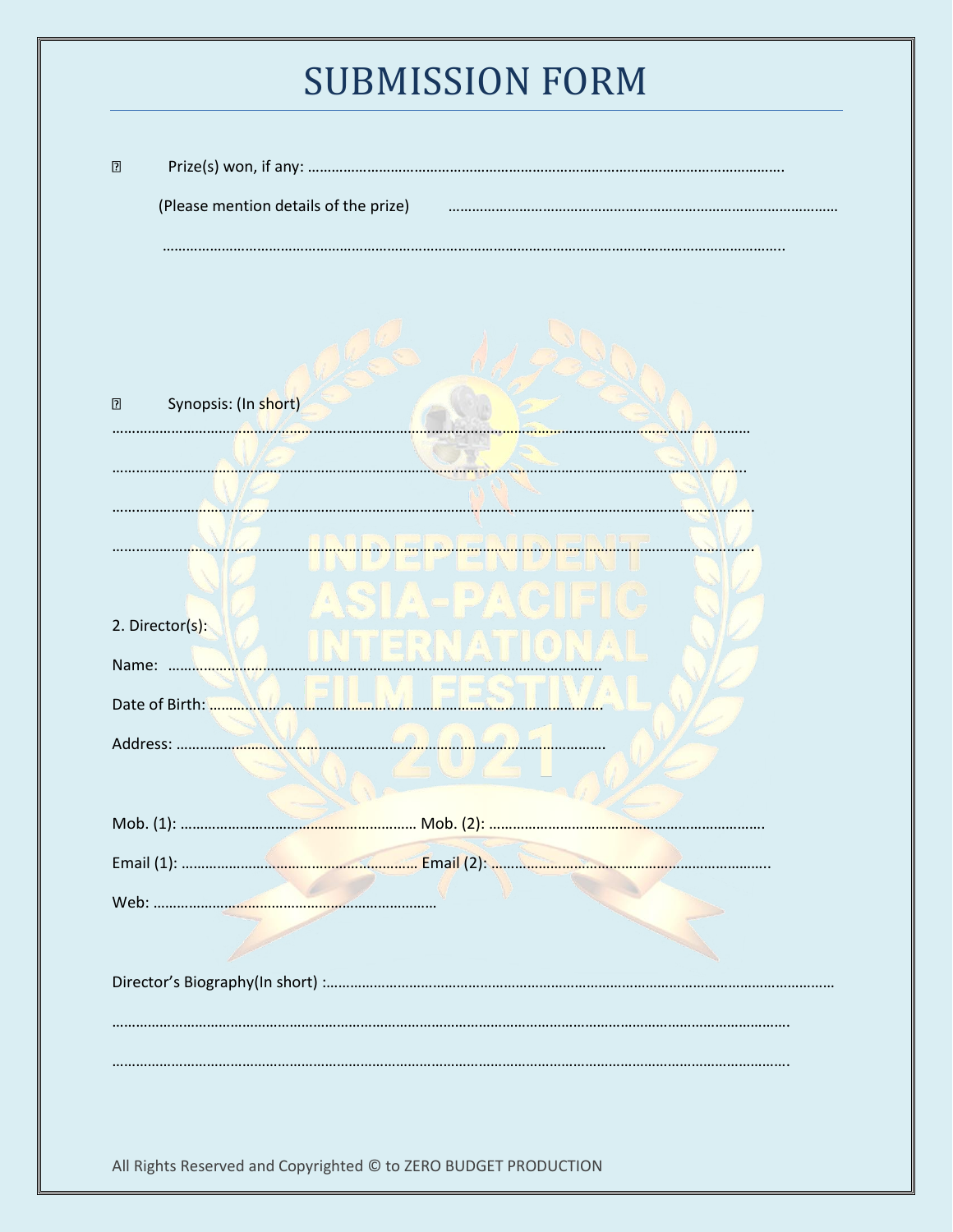| 3. Producer(s):                                                 |                      |  |  |  |  |
|-----------------------------------------------------------------|----------------------|--|--|--|--|
|                                                                 |                      |  |  |  |  |
|                                                                 |                      |  |  |  |  |
|                                                                 |                      |  |  |  |  |
|                                                                 |                      |  |  |  |  |
|                                                                 |                      |  |  |  |  |
|                                                                 |                      |  |  |  |  |
| 4. Co-Producer(s):                                              |                      |  |  |  |  |
|                                                                 |                      |  |  |  |  |
|                                                                 |                      |  |  |  |  |
|                                                                 |                      |  |  |  |  |
|                                                                 |                      |  |  |  |  |
|                                                                 | <b>NITERNATIONAL</b> |  |  |  |  |
| 7. Cast & Crew:                                                 |                      |  |  |  |  |
| Main Cast:                                                      |                      |  |  |  |  |
|                                                                 |                      |  |  |  |  |
|                                                                 |                      |  |  |  |  |
|                                                                 |                      |  |  |  |  |
|                                                                 |                      |  |  |  |  |
|                                                                 |                      |  |  |  |  |
|                                                                 |                      |  |  |  |  |
|                                                                 |                      |  |  |  |  |
|                                                                 |                      |  |  |  |  |
|                                                                 |                      |  |  |  |  |
|                                                                 |                      |  |  |  |  |
|                                                                 |                      |  |  |  |  |
| All Rights Reserved and Copyrighted © to ZERO BUDGET PRODUCTION |                      |  |  |  |  |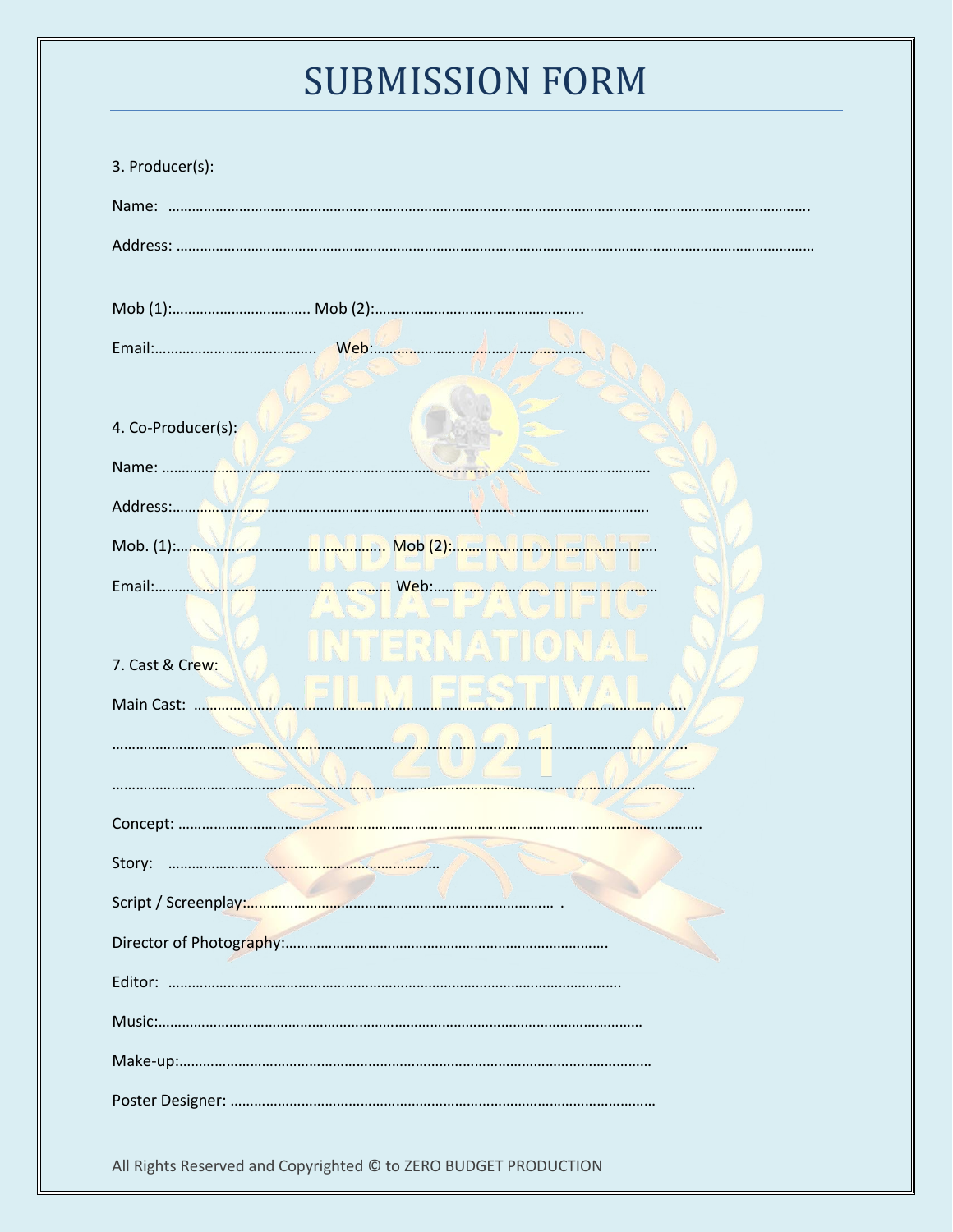| 8. Applicant's Details:                                                                                                     |         |
|-----------------------------------------------------------------------------------------------------------------------------|---------|
| Name:                                                                                                                       |         |
| Address:                                                                                                                    |         |
|                                                                                                                             |         |
| Email:<br>the state of the state of the state of the state of the state of the state of the state of the state of the state | $M$ eh' |

The applicant agrees to have read and accepted the rules & regulations for participation in Short Section in the 2nd INDEPENDENT ASIA-PACIFIC INTERNATIONAL FILM FESTIVAL 2021 (Organized by ZERO BUDGET PRODUCTION) The applicant confirms that he  $/$  she has the requisite authority or has obtained the requisite authority to enter this film in 2nd INDEPENDENT ASIA-PACIFIC INTERNATIONAL FILM FESTIVAL 2021 and make available the final copy of the film for web screening.

#### **PLEASE NOTE THE BELOW MENTIONED POINTS :-**

- 1. Please attach the GooglePay slip or screen shot with the mail
- 2. Please make the payment on **GooglePay – 9830760189**
- 3. Please mention the name of the film in G-Pay at the time of payment
- 4. The submission fee is non-refundable
- 5. We only accept Google Drive link of the film
- 6. Screening of the film will be done in online digital platform.
- 7. Every Selected Participants will get certificates duly signed by the respected jury and mentor panel. They will also get mementos of selection
- 8. Every participants selected in the Award Category will get special trophy & certificate
- 9. Please fill up the entry from carefully otherwise festival authority have power to dismiss the entry

All Rights Reserved and Copyrighted © to ZERO BUDGET PRODUCTION